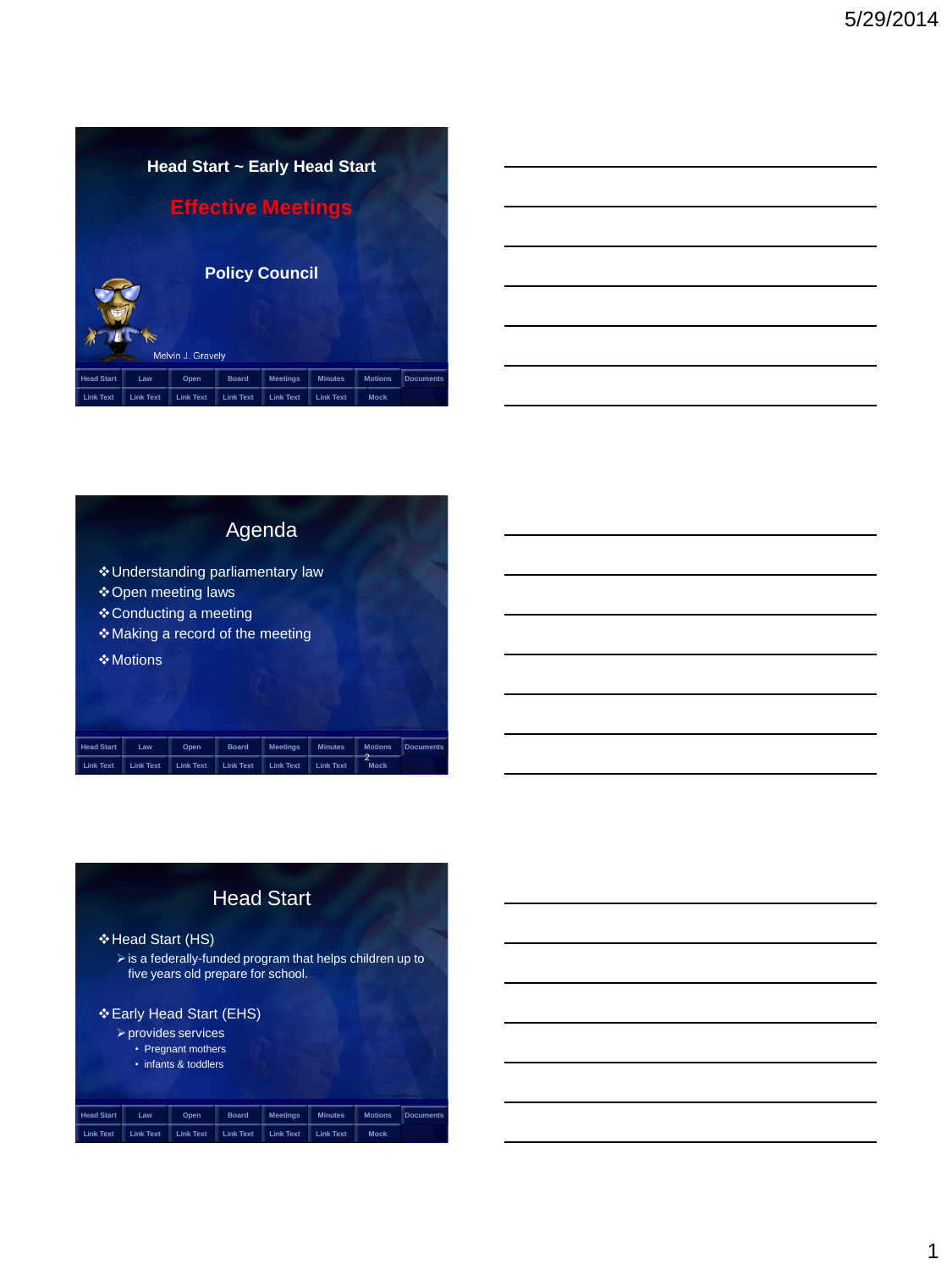| <b>Structure</b>        |                       |                  |                        |                  |                  |                |                  |  |
|-------------------------|-----------------------|------------------|------------------------|------------------|------------------|----------------|------------------|--|
| <b>Local Grantee</b>    |                       |                  |                        |                  |                  |                |                  |  |
| Governing Board         |                       |                  |                        |                  |                  |                |                  |  |
|                         | <b>Policy Council</b> |                  |                        |                  |                  |                |                  |  |
| <b>Parent Committee</b> |                       |                  |                        |                  |                  |                |                  |  |
|                         |                       |                  | <b>Delegate Agency</b> |                  |                  |                |                  |  |
|                         |                       |                  | Governing Body         |                  |                  |                |                  |  |
| <b>Policy Committee</b> |                       |                  |                        |                  |                  |                |                  |  |
| <b>Parent Committee</b> |                       |                  |                        |                  |                  |                |                  |  |
| <b>Head Start</b>       | Law                   | Open             | <b>Board</b>           | <b>Meetings</b>  | <b>Minutes</b>   | <b>Motions</b> | <b>Documents</b> |  |
| <b>Link Text</b>        | <b>Link Text</b>      | <b>Link Text</b> | <b>Link Text</b>       | <b>Link Text</b> | <b>Link Text</b> | <b>Mock</b>    |                  |  |

|                                                                                                                       |  | ______ |
|-----------------------------------------------------------------------------------------------------------------------|--|--------|
| <u> International American Communication of the Communication of the Communication of the Communication of the Co</u> |  | __     |
| _____                                                                                                                 |  | ___    |
| $\overline{\phantom{a}}$                                                                                              |  |        |
|                                                                                                                       |  |        |
| the contract of the contract of the                                                                                   |  |        |





### Parliamentary law

- Parliamentary law is a set of generally-accepted rules
- \* There are also rules written by the Governing Board that are specific to the running of a Head Start program
- These rules are called Bylaws
- Bylaws determine the rights and duties of all members of the Policy Council/Committee

<span id="page-1-0"></span>

| <b>Head Start</b> | Law              | Open             | <b>Board</b>     | <b>Meetings</b>  | <b>Minutes</b>   | <b>Motions</b> | <b>Documents</b> |
|-------------------|------------------|------------------|------------------|------------------|------------------|----------------|------------------|
| <b>Link Text</b>  | <b>Link Text</b> | <b>Link Text</b> | <b>Link Text</b> | <b>Link Text</b> | <b>Link Text</b> | <b>Mock</b>    |                  |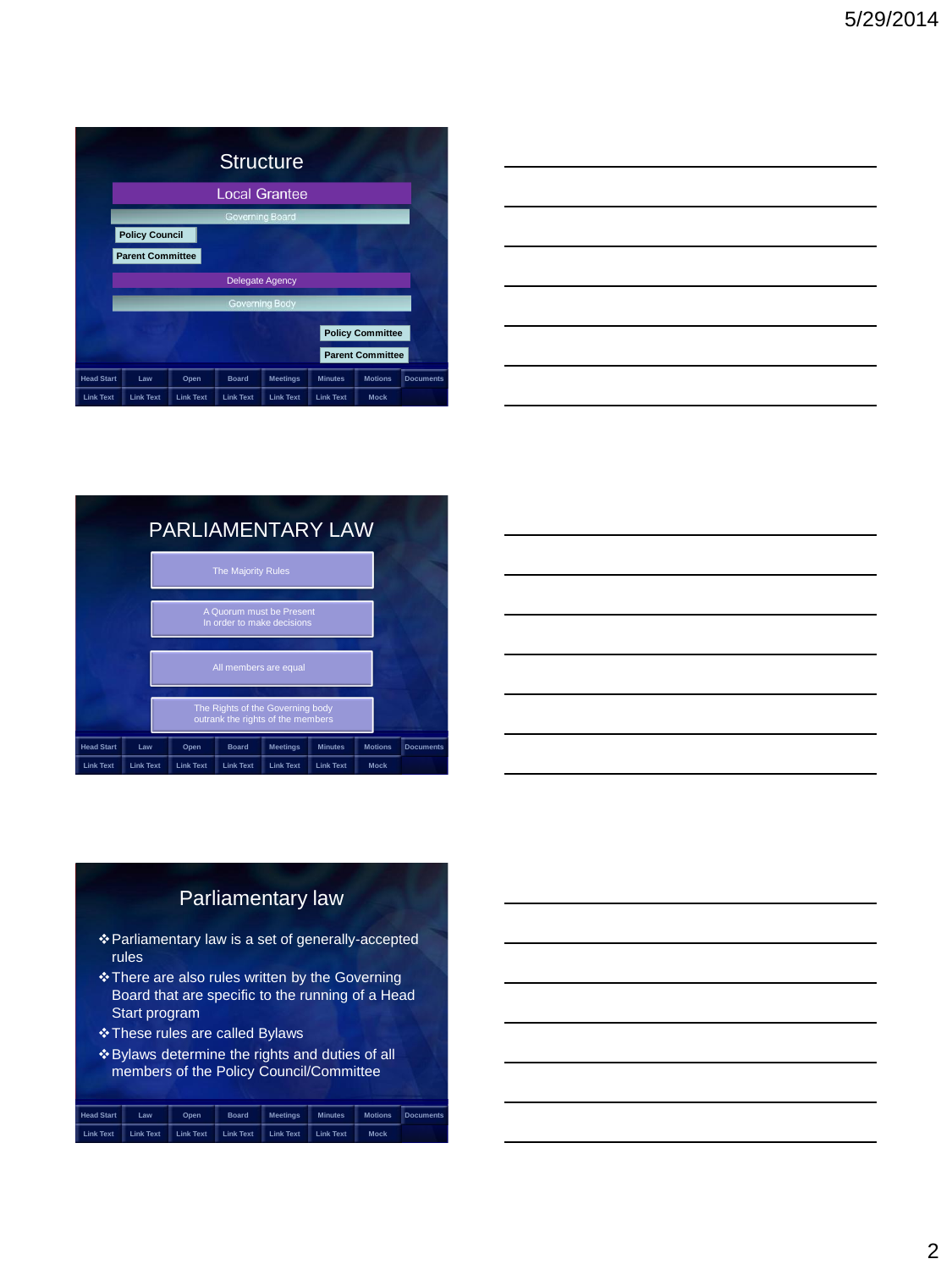## Parliamentary law

- Bylaws for Head Start should include several articles that define the different parts of a Policy Council/Committee and Parent Committee
- They provide the foundation for how each group should be run.

| <b>Head Start</b> | Law              | Open             | <b>Board</b>     | <b>Meetings</b>  | <b>Minutes</b>   | <b>Motions</b> | <b>Documents</b> |
|-------------------|------------------|------------------|------------------|------------------|------------------|----------------|------------------|
| <b>Link Text</b>  | <b>Link Text</b> | <b>Link Text</b> | <b>Link Text</b> | <b>Link Text</b> | <b>Link Text</b> | <b>Mock</b>    |                  |

## OPEN MEETINGS LAW

- Head Start Programs operate for public benefit with support from the general public
- They should provide the public with information about their mission, program activities, and finances
- Head Start Programs should be accessible and responsive to members of the public who express interest in the affairs of the organization

| <b>Head Start</b> | Law              | Open             | <b>Board</b>     | <b>Meetings</b>  | <b>Minutes</b>   | <b>Motions</b> | <b>Documents</b> |
|-------------------|------------------|------------------|------------------|------------------|------------------|----------------|------------------|
| <b>Link Text</b>  | <b>Link Text</b> | <b>Link Text</b> | <b>Link Text</b> | <b>Link Text</b> | <b>Link Text</b> | <b>Mock</b>    |                  |

<span id="page-2-0"></span>

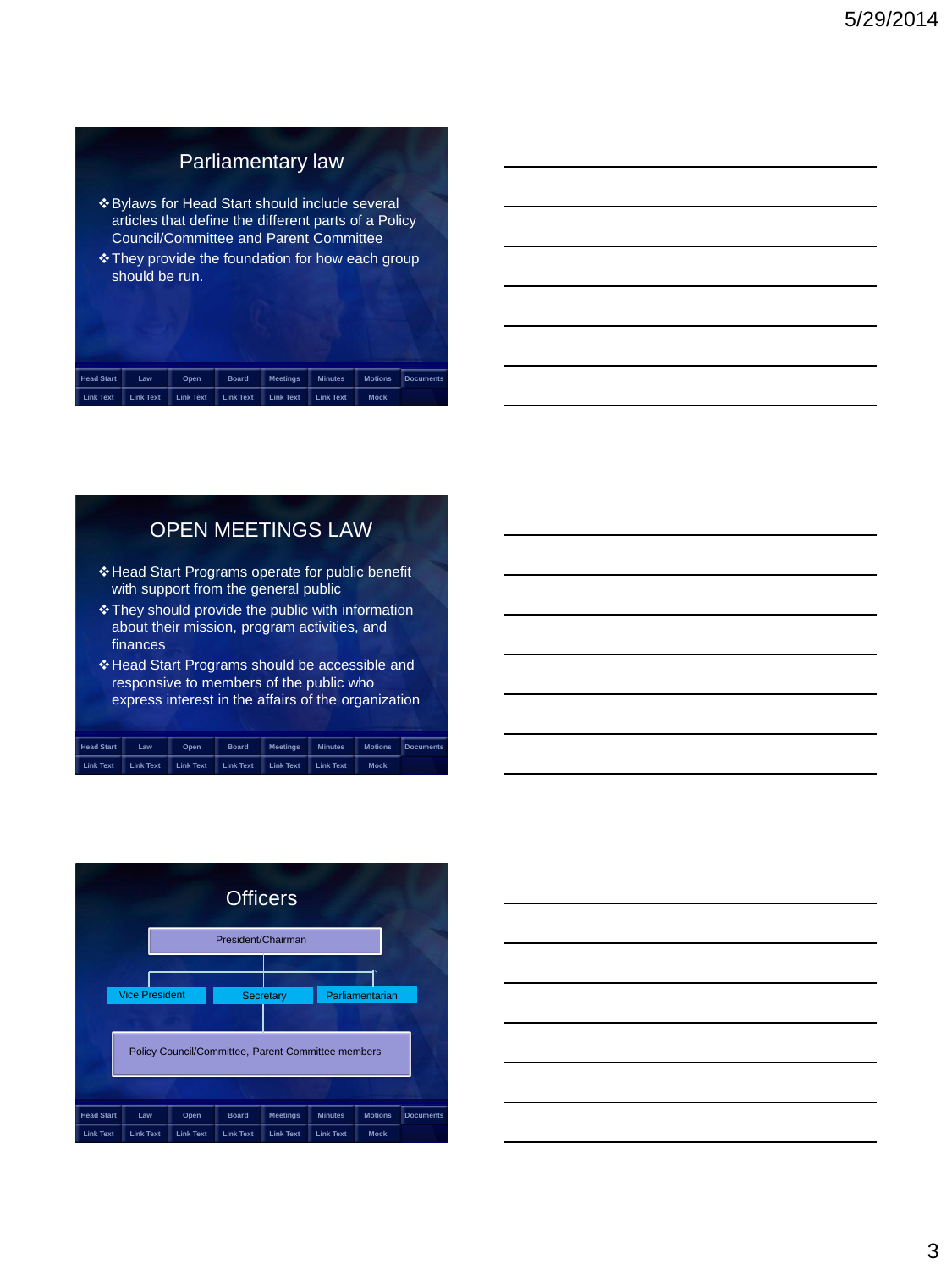## CONDUCTING MEETINGS

- Policy Council must work together to accomplish the goals of the Head Start program
- There are three types of meetings
	- Regular Meetings
	- Special Meetings
	- Close Meetings

| <b>Head Start</b> | Law              | Open             | <b>Board</b>     | <b>Meetings</b>  | <b>Minutes</b>   | <b>Motions</b> | <b>Documents</b> |
|-------------------|------------------|------------------|------------------|------------------|------------------|----------------|------------------|
| <b>Link Text</b>  | <b>Link Text</b> | <b>Link Text</b> | <b>Link Text</b> | <b>Link Text</b> | <b>Link Text</b> | <b>Mock</b>    |                  |



## Outline Minutes

#### Paragraph One

- > Type of meeting
- Date, time, place of meeting
- $\triangleright$  Approval of the minutes of the last meeting

#### Paragraph Two

- $\triangleright$  Main motions
- Primary and/or secondary motions

#### Last Paragraph

 $\triangleright$  Time the meeting was adjourned

| $\triangleright$ Signature of the Secretary |     |      |       |          |         |  |                          |  |  |
|---------------------------------------------|-----|------|-------|----------|---------|--|--------------------------|--|--|
| <b>Head Start</b>                           | Law | Open | Board | Meetinas | Minutes |  | <b>Motions Documents</b> |  |  |

<span id="page-3-0"></span>

|  | Link Text     Link Text     Link Text     Link Text     Link Text     Link Text |  | Mock |
|--|---------------------------------------------------------------------------------|--|------|
|  |                                                                                 |  |      |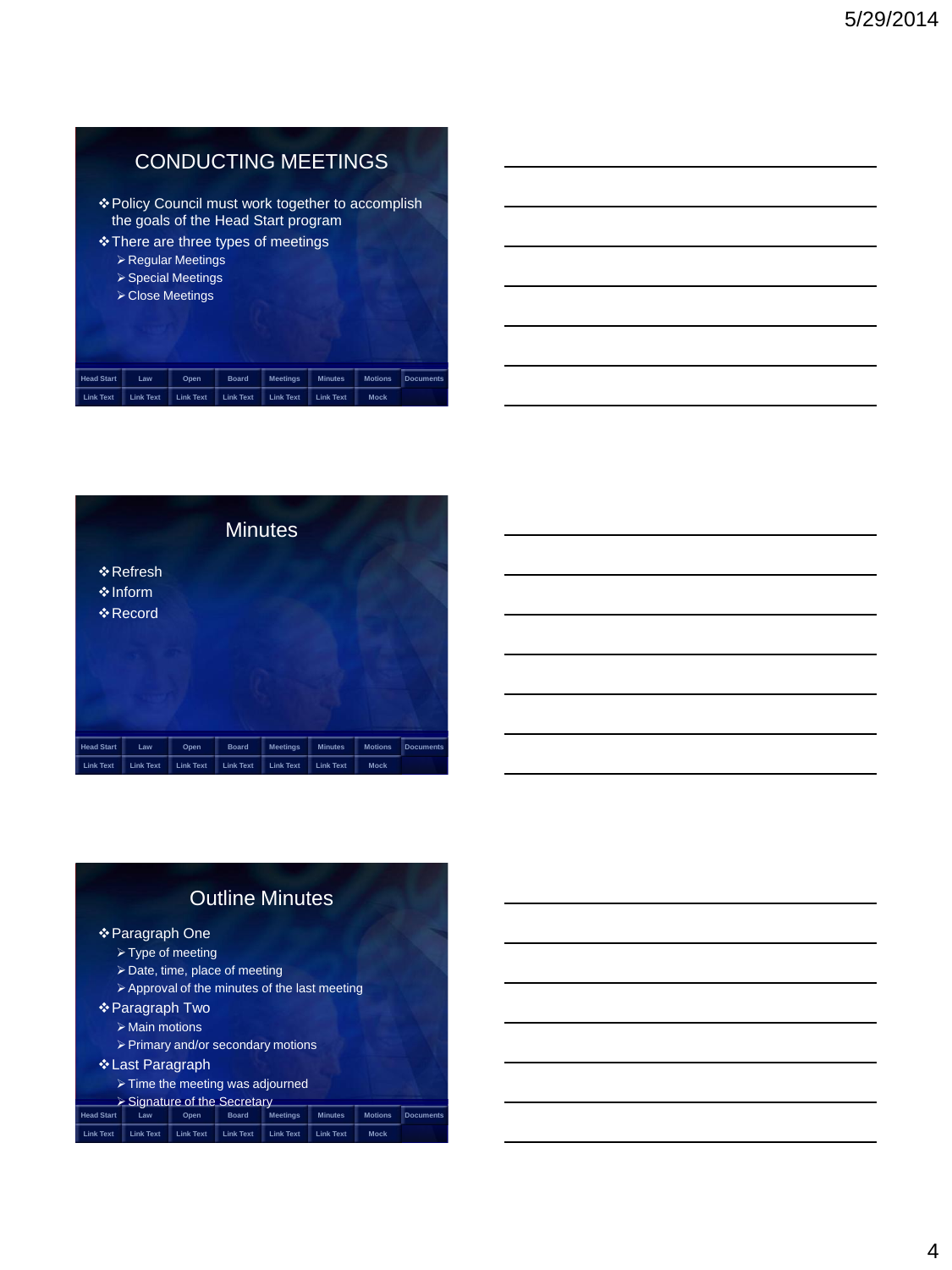

| <u> 1989 - Johann Stoff, deutscher Stoffen und der Stoffen und der Stoffen und der Stoffen und der Stoffen und de</u> |  |  |
|-----------------------------------------------------------------------------------------------------------------------|--|--|
| a sa mga bansang pag-ang pag-ang pag-ang pag-ang pag-ang pag-ang pag-ang pag-ang pag-ang pag-ang pag-ang pag-a        |  |  |
|                                                                                                                       |  |  |
| <u> 1989 - Johann Stoff, deutscher Stoff, der Stoff, der Stoff, der Stoff, der Stoff, der Stoff, der Stoff, der S</u> |  |  |
| <u> 1989 - Johann Barbara, martxa alemaniar amerikan basar da a</u>                                                   |  |  |
|                                                                                                                       |  |  |

## Why Motions? Motions bring business to the meeting

◆ Motions provide fairness when making important decisions

# **[Head Start](#page-0-0) [Law](#page-1-0) [Open](#page-2-0) [Board](#page-3-0) [Meetings](#page-3-0) [Minutes](#page-3-0) [Motions](#page-4-0) [Documents](#page-6-0) [Link Text](#page-7-0) Link Text Link Text Link Text Link Text Link Text** Mocl

## Rule

- Recognize the person who made the motion
- Make an effort to allow both sides
- ◆ No one who has had the floor previously
- Can't interrupt the speaker

<span id="page-4-0"></span>

| <b>Head Start</b> | Law              | Open.            | <b>Board</b>     | <b>Meetings</b>  | <b>Minutes</b>   | <b>Motions</b> | <b>Documents</b> |
|-------------------|------------------|------------------|------------------|------------------|------------------|----------------|------------------|
| Link Text         | <b>Link Text</b> | <b>Link Text</b> | <b>Link Text</b> | <b>Link Text</b> | <b>Link Text</b> | <b>Mock</b>    |                  |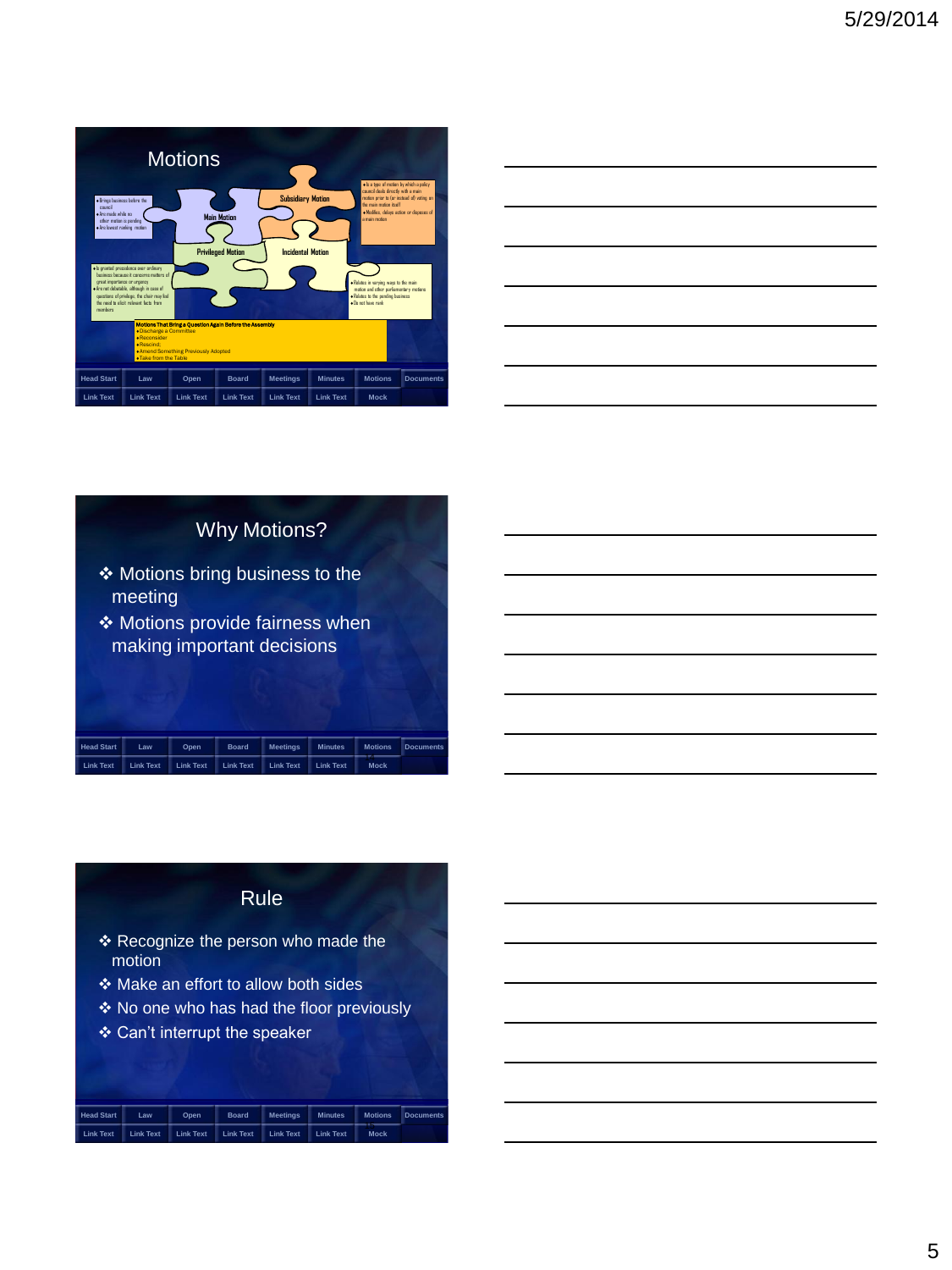|                   | <b>Highest Ranking</b> |                  |                  |                  | <b>Adjourn</b>                                                                                                                                                |                  |                |                  |  |
|-------------------|------------------------|------------------|------------------|------------------|---------------------------------------------------------------------------------------------------------------------------------------------------------------|------------------|----------------|------------------|--|
|                   |                        |                  |                  |                  | <b>Recess</b>                                                                                                                                                 |                  |                |                  |  |
|                   |                        |                  |                  |                  | <b>Personal Privilege</b><br>Lay on the Table<br><b>Previous Question</b><br><b>Limit Debate</b><br><b>Postpone</b><br><b>Commit or Refer</b><br><b>Amend</b> |                  |                |                  |  |
|                   |                        |                  |                  |                  |                                                                                                                                                               |                  |                |                  |  |
|                   |                        |                  |                  |                  |                                                                                                                                                               |                  |                |                  |  |
|                   |                        |                  |                  |                  |                                                                                                                                                               |                  |                |                  |  |
|                   |                        |                  |                  |                  |                                                                                                                                                               |                  |                |                  |  |
|                   |                        |                  |                  |                  |                                                                                                                                                               |                  |                |                  |  |
|                   |                        |                  |                  |                  |                                                                                                                                                               |                  |                |                  |  |
|                   | <b>Lowest Ranking</b>  |                  |                  |                  | <b>Main Motion</b>                                                                                                                                            |                  |                |                  |  |
|                   |                        |                  |                  |                  |                                                                                                                                                               |                  |                |                  |  |
| <b>Head Start</b> |                        | Law              | Open             | <b>Board</b>     | <b>Meetings</b>                                                                                                                                               | <b>Minutes</b>   | <b>Motions</b> | <b>Documents</b> |  |
| <b>Link Text</b>  |                        | <b>Link Text</b> | <b>Link Text</b> | <b>Link Text</b> | <b>Link Text</b>                                                                                                                                              | <b>Link Text</b> | Mock           |                  |  |

| <u> 1989 - Johann Stoff, amerikansk politiker (d. 1989)</u>                                                           |  | $\overline{\phantom{a}}$ |
|-----------------------------------------------------------------------------------------------------------------------|--|--------------------------|
|                                                                                                                       |  |                          |
| <u> 1989 - Johann Stoff, amerikansk politiker (d. 1989)</u>                                                           |  | ___                      |
|                                                                                                                       |  |                          |
| <u> 1980 - Johann Barn, amerikansk politiker (d. 1980)</u>                                                            |  |                          |
| <u> 1989 - Johann Stoff, deutscher Stoff, der Stoff, der Stoff, der Stoff, der Stoff, der Stoff, der Stoff, der S</u> |  |                          |
|                                                                                                                       |  |                          |

| Amend                                                                                                                        |  |  |  |  |  |  |  |  |  |
|------------------------------------------------------------------------------------------------------------------------------|--|--|--|--|--|--|--|--|--|
| <b>*To "add" or "insert"</b>                                                                                                 |  |  |  |  |  |  |  |  |  |
| *To "strike out"                                                                                                             |  |  |  |  |  |  |  |  |  |
| ❖ To "strike out certain words & insert<br>others."                                                                          |  |  |  |  |  |  |  |  |  |
| <b>☆To "substitute"</b>                                                                                                      |  |  |  |  |  |  |  |  |  |
| <b>V</b> •To divide a motion into two or more                                                                                |  |  |  |  |  |  |  |  |  |
| motions                                                                                                                      |  |  |  |  |  |  |  |  |  |
| <b>Head Start</b><br><b>Meetings</b><br><b>Minutes</b><br><b>Motions</b><br>Law<br>Open<br><b>Board</b><br><b>Documents</b>  |  |  |  |  |  |  |  |  |  |
| <b>Link Text</b><br><b>Link Text</b><br><b>Link Text</b><br><b>Link Text</b><br><b>Link Text</b><br>Mock<br><b>Link Text</b> |  |  |  |  |  |  |  |  |  |

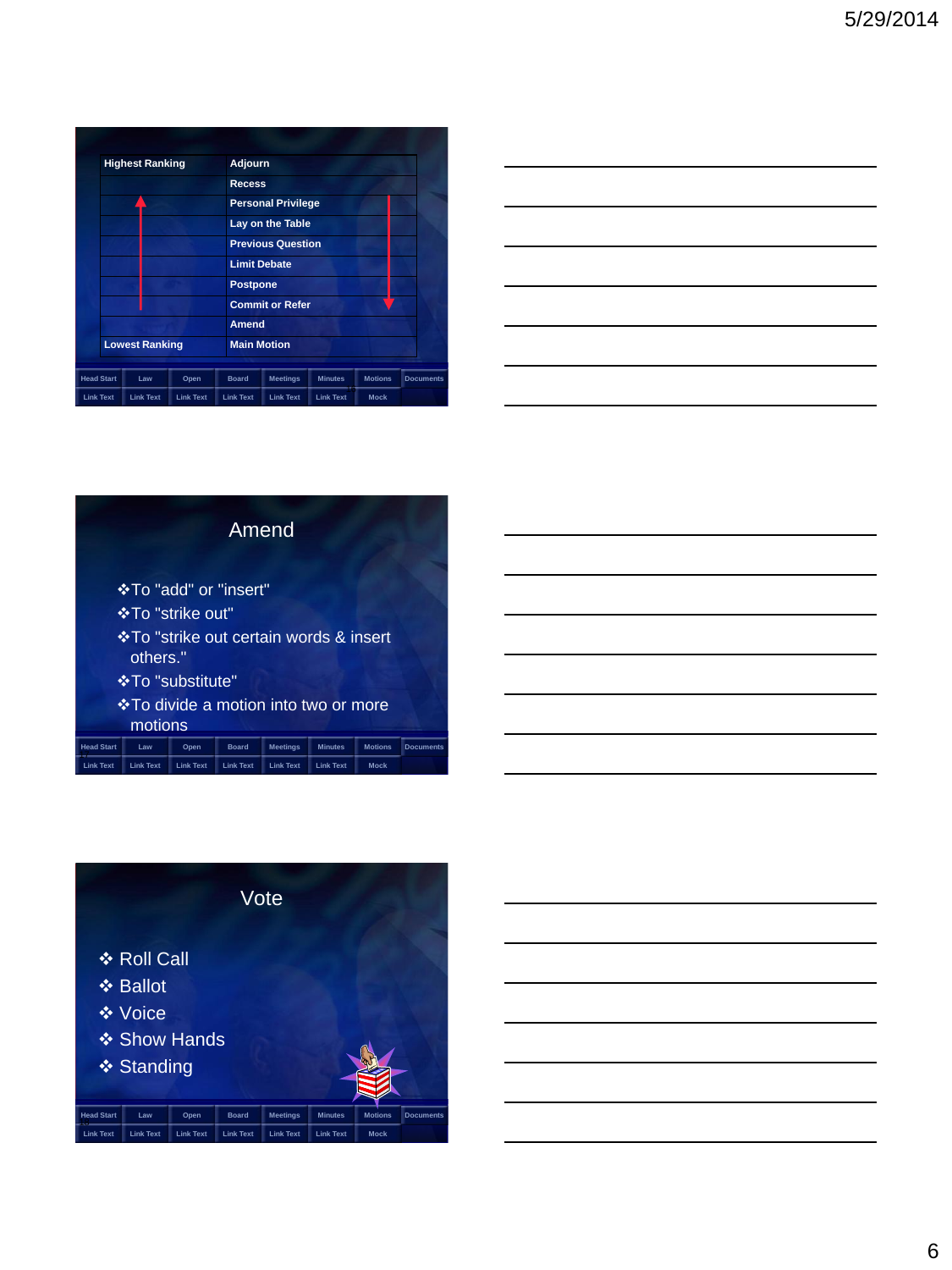## **Documents**

Head Start Performance Standards Policy Council Bylaws Internal Dispute Resolution Confidentiality Agreement Code of Ethnic

| <b>Head Start</b> | Law              | Open             | <b>Board</b>     | <b>Meetings</b>  | <b>Minutes</b>   | <b>Motions</b> | <b>Documents</b> |
|-------------------|------------------|------------------|------------------|------------------|------------------|----------------|------------------|
| <b>Link Text</b>  | <b>Link Text</b> | <b>Link Text</b> | <b>Link Text</b> | <b>Link Text</b> | <b>Link Text</b> | <b>Mock</b>    |                  |

## What's Next?

- **\*** Be sure to attend all Policy Council Meetings
- Sign up and participate in at least one Subcommittee
- Take all important information back to the families at you center/site
- Give a report at your parent meetings Stay involved

| <b>Head Start</b> | Law              | Open             | <b>Board</b>     | <b>Meetings</b>  | <b>Minutes</b>   | <b>Motions</b> | <b>Documents</b> |
|-------------------|------------------|------------------|------------------|------------------|------------------|----------------|------------------|
| ---<br>Link Text  | <b>Link Text</b> | <b>Link Text</b> | <b>Link Text</b> | <b>Link Text</b> | <b>Link Text</b> | <b>Mock</b>    |                  |

<span id="page-6-0"></span>

|                   |                  |                  |                  | <b>Know Your Organization</b>                 |                                                          |                |                  |
|-------------------|------------------|------------------|------------------|-----------------------------------------------|----------------------------------------------------------|----------------|------------------|
|                   | We Be reas       |                  |                  | The essence of any<br>policy council lies in: | $\Box$ what it believes in,<br>$\Box$ what it stands for |                |                  |
|                   |                  |                  |                  |                                               | $\Box$ what it values.                                   |                |                  |
| <b>Head Start</b> | Law              | Open             | <b>Board</b>     | <b>Meetings</b>                               | <b>Minutes</b>                                           | <b>Motions</b> | <b>Documents</b> |
| <b>Link Text</b>  | <b>Link Text</b> | <b>Link Text</b> | <b>Link Text</b> | <b>Link Text</b>                              | <b>Link Text</b>                                         | <b>Mock</b>    |                  |